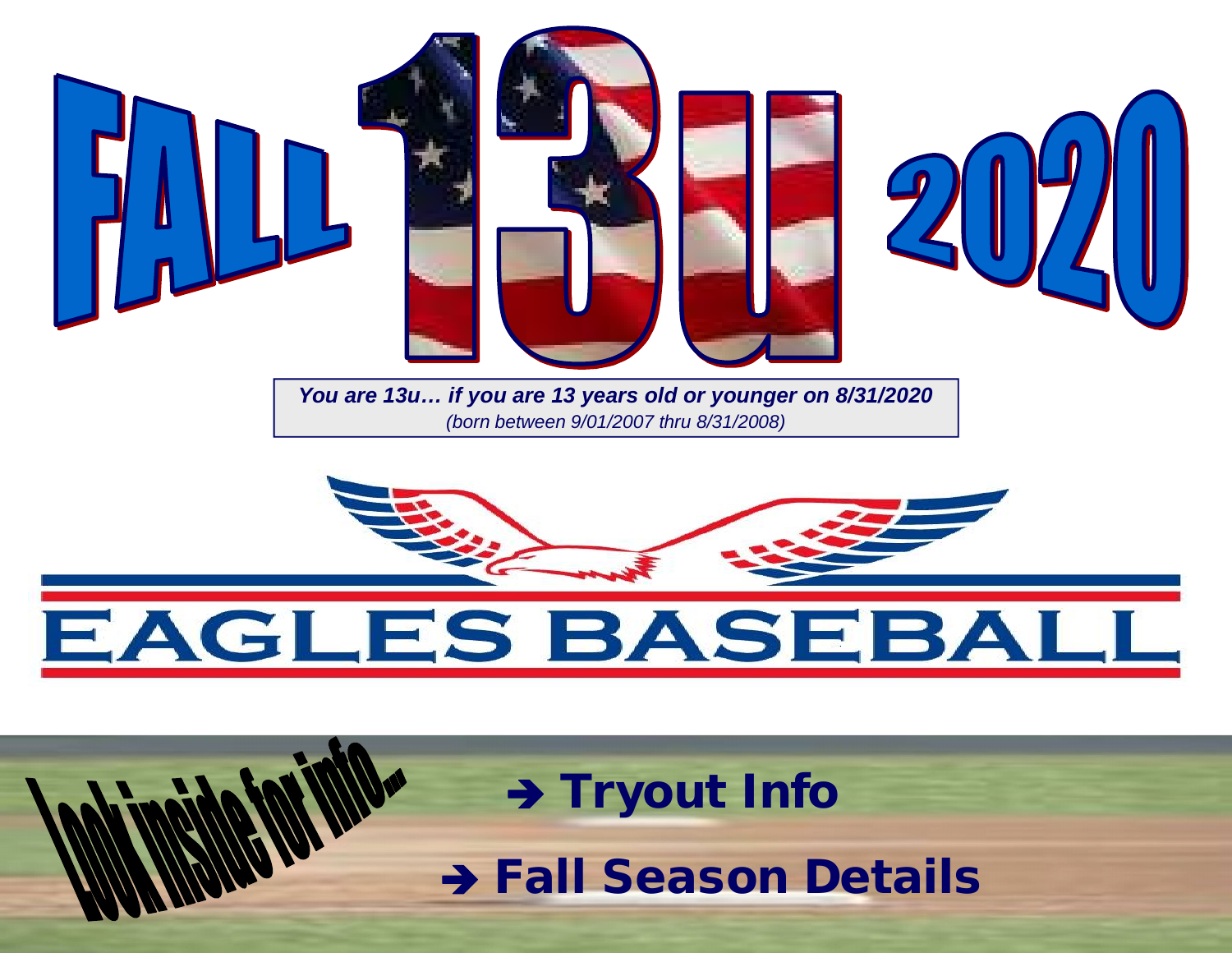

# *Eagles Baseball… Fall 2020*



# REGULAR SEASON LEAGUE PLAY & PLAYOFFS

What's Included...

# **WEEKLY PRACTICE THRU THE SEASON**

# **13u Team Details**

- 13u plays on 50/70 field; modified major league rules
- **Example 2** League games are played in the PBI League
- **→ 8 League Games in the season**
- $\rightarrow$  Regular season followed by Playoffs
- **→ League games are played on Sunday's...** 9/13, 9/20, 9/27, 10/4, 10/11, 10/18, 10/25
- $\rightarrow$  Playoffs are week of 11/1
- Games in Bergen County and surrounding counties
- $\rightarrow$  Game times vary according to whom / where we play.

### **PRACTICE DETAILS**

#### *Weekly Practice thru the season at PBI*

Wednesday 8/26/19… 5:30pm—7pm … at PBI Wednesday 9/02/19… 5:30pm—7pm … at PBI Wednesday 9/09/19… 5:30pm—7pm … at PBI Wednesday, September 16th and continuing every Wednesday thru the season… 5:30pm—7pm

### **UNIFORMS**

Uniform includes> Jersey, Pants, Hat

Players new to the Eagles will need a full uniform. Full uniform fee is \$100.00 Additional uniform pieces available for Returning Players as well a New Players

2020 PRICIN **13u Fall Eagles Team… \$699.<sup>99</sup>**

*(Uniform fees are additional… \$100.00 for full uniform)* 

### **TRYOUTS**

#### **PRIVATE TRYOUTS**

Available 7 days a week

Call 201-760-8720 ...or… email [deb@baseballclinics.com](mailto:deb@baseballclinics.com)



**Professional Baseball Instruction, Inc.** 1300 Route 17 North, Ramsey, NJ 07446

**1-800-282-4638**